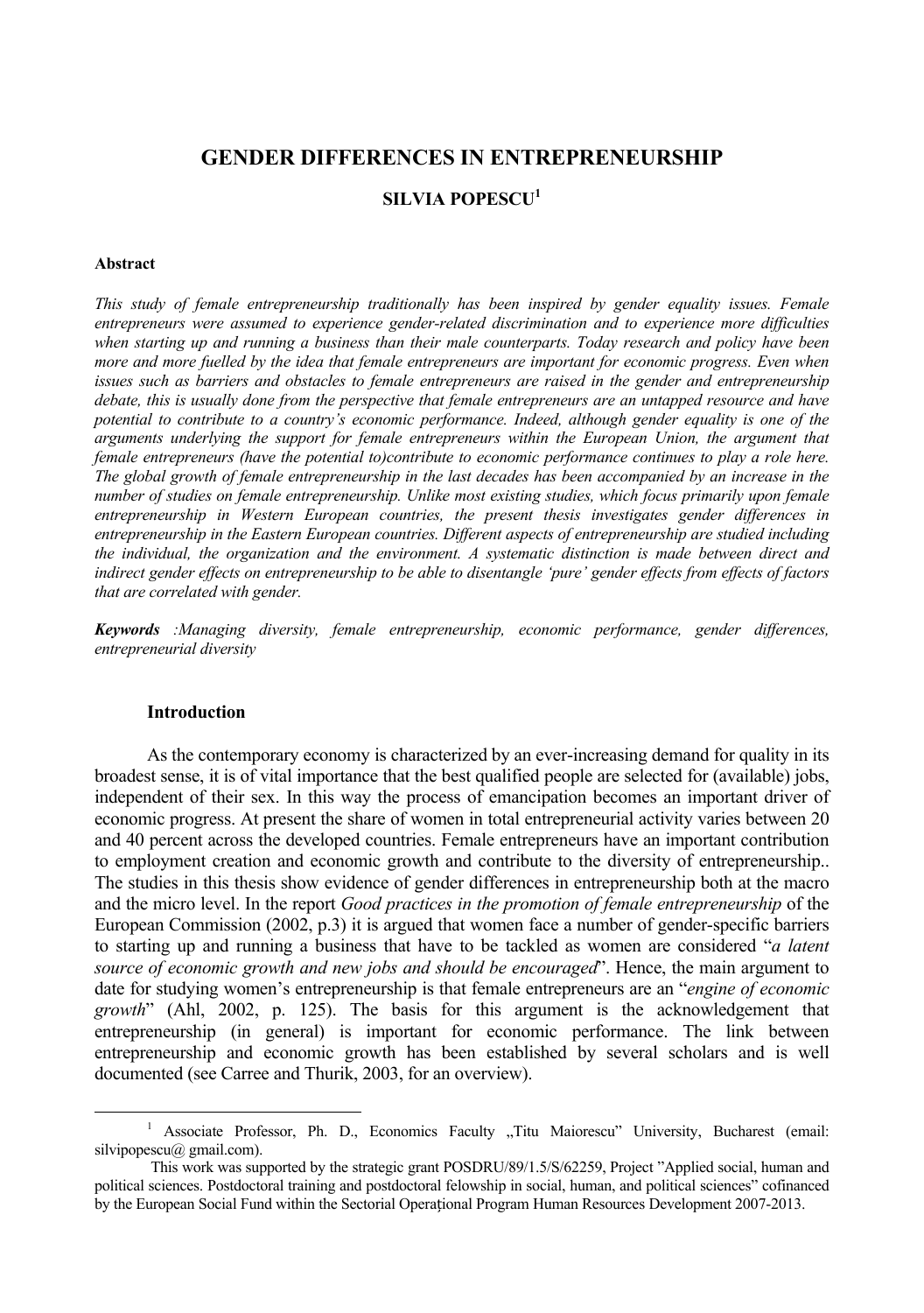#### *Are gender differences worth studying?*

In the present thesis there is an implicit assumption that studying gender differences is important. However, several arguments have been brought forward why the study of gender differences in entrepreneurship would *not* be very useful. A related argument is that the differences *among* women and *among* men are larger and more important than those *between* women and men, and accordingly, that research should focus upon these intra-group (or in-group) differences instead of intergroup (or between-group) differences (e.g., Kimmel, 2000; Ahl, 2002). In this respect, Moore (1999, p. 388) advocates that: "*It is time to stop clumping entrepreneurs together in one group. Much is to be learned by studying women entrepreneurs as members of various groups*". Also, there are likely to be differences between female entrepreneurs of different generations. Moore (1999) distinguishes between 'traditionals' (i.e., female entrepreneurs with traditional values, adhering to stereotypical female work roles) and 'moderns' (i.e., later generation female entrepreneurs who are more similar to than different from their male counterparts other words, there may be a generation effect which outweighs the gender effect, where female entrepreneurs from earlier generations are different from those of later generations. Indeed, over time gender differences have become less pronounced. We see a gender convergence rather than divergence, and women and men nowadays are far more alike than they were some decades ago (Kimmel, 2000). Obviously, there will be a range of other factors including age, educational background, firm size and sector, that may be more important in explaining differences between entrepreneurs than gender<sup>2</sup> The present paper incorporates studies on gender differences in entrepreneurship, spanning different aspects of entrepreneurship at different levels of analysis, including the individual, the organization and the environment. In *Section 1* attention will be paid to the participation of women in entrepreneurial activity distinguishing between the number of female entrepreneurs per female labor force (female entrepreneurial *activity*) and the female share in entrepreneurial activity (female entrepreneurial *participation*). Also, attention is paid to the economic contribution of female entrepreneurs. In *Section 2* the state of research on female entrepreneurship is discussed, giving on overview of gender differences in entrepreneurship, and identifying knowledge gaps based upon under-studied themes and insufficient or inadequate methodological development. These knowledge gaps are the basis for developing a research agenda. Section 2 also familiarizes the reader with the concept of gender and gender issues in research. Section 3 presents the research agenda, giving an overview of the research questions (or themes) and presenting a research framework. Section 4 draws overall conclusions, discussing the evidence on gender differ rences, paying attention to scientific and social learning and implications as well as giving suggestions for further research.

# **1. The Economic Contribution of Female Entrepreneurship**

### *1.1. Measuring Female Entrepreneurship*

There are different ways in which female entrepreneurship (whether in established businesses or in new venture creation) can be measured. First, one can investigate the number of female entrepreneurs per (female) labor force (i.e., female entrepreneurial activity). Second, one can have a look at the female share in total entrepreneurial activity (i.e., female entrepreneurial participation). Whereas the first measures female entrepreneurship vis-à-vis the number of women in the labor force, the second measures female entrepreneurship vis-à-vis the total number of entrepreneurs. This paper will discuss female entrepreneurship from both perspectives, also distinguishing between selfemployment and new venture activity<sup>3</sup>. Because female entrepreneurship rates are not similar across

 $\overline{\phantom{a}}$ <sup>2</sup> Brush (1992, p. 13) refers to research indicating that women business owners differ with respect to the 'individual' dimension depending upon a woman's age (see Kaplan, 1988) and the location of the business (see Holmquist and Sundin, 1988).

Self-employment here refers to business owners (i.e., employers and own-account workers), excludingventure activity is measured in terms of Total Entrepreneurial Activity (TEA) as proposed by the Global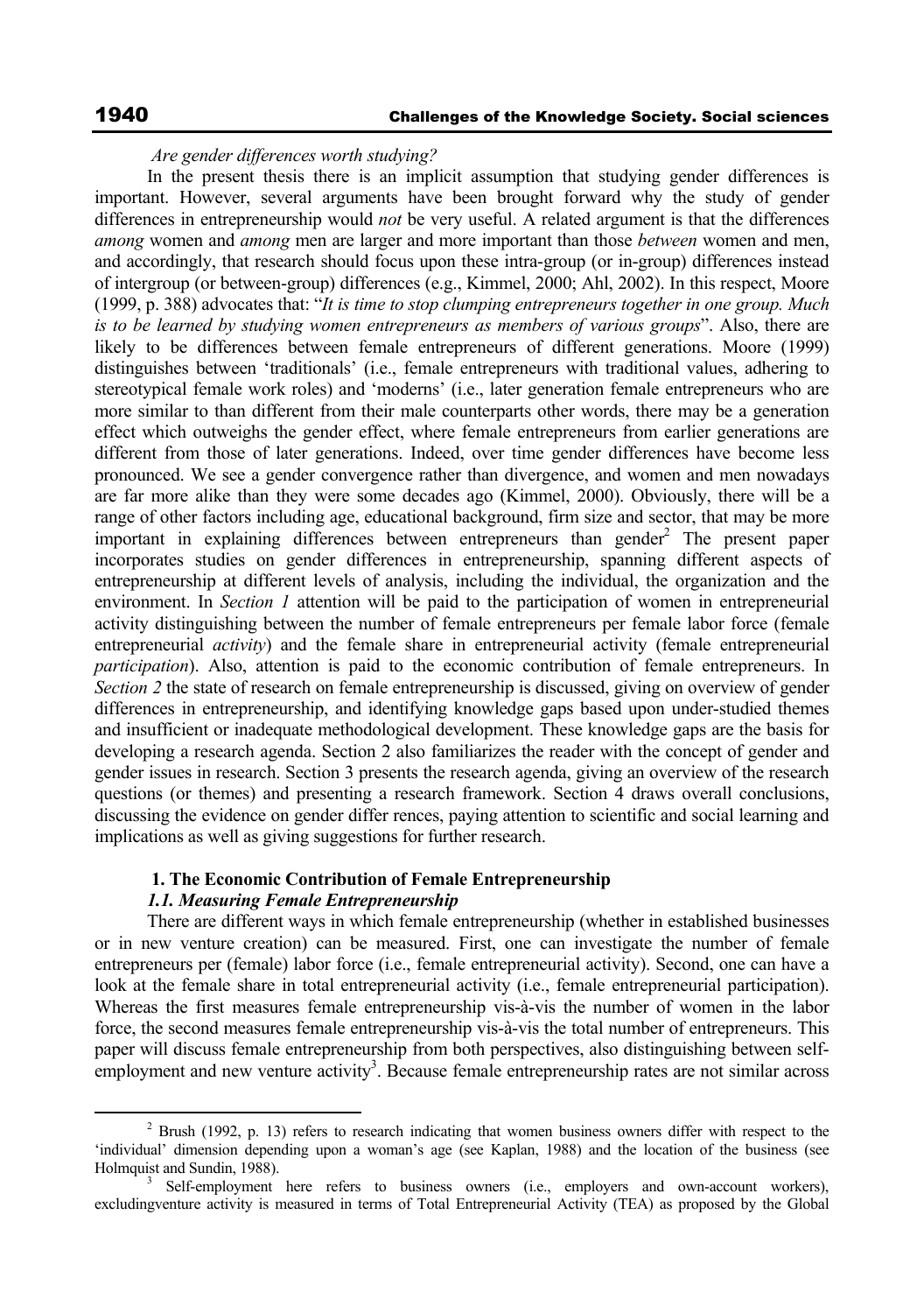countries, the present section also touches upon some country differences, but this is not the main focus of the present section.<sup>4</sup> Although it is interesting to see where cross-country differences in female entrepreneurship come from, at the end of the day a more important question (in particular for policy makers) is whether these differences lead to variation in economic performance across countries. Hence, special attention is paid to the relationship between female entrepreneurship and economic performance.

#### *1.2 Entrepreneurial Diversity, Economic Performance and Gender*

The present thesis it is assumed that female and male entrepreneurs have a different profile, e.g., they have a different way of doing business and start and run different types of firms. Thus, female entrepreneurs can contribute to the diversity in entrepreneurial activity and economic performance by way of their distinctive characteristics. In terms of products and services it may be argued that female entrepreneurs tend to operate in niche markets. Female entrepreneurs often pursue a specialization strategy offering tailor-made goods and services (Chaganti and Parasuraman, 1996). Assuming that tailor-made products and services are different from other products offered within the industry, it can be said that female entrepreneurs offer new non-competing or complementary products, insulating them from competition. Because over time consumer demand has become more versatile (Brock and Evans, 1989), niche markets have become more important, i.e., diversity in demand has to be met by diversity in supply of goods and services. From this perspective it may be important to stimulate female entrepreneurship, in particular as at present the share of women in entrepreneurial activity is still below 50 percent. Hence, stimulating female entrepreneurship may be a way to increase entrepreneurial diversity..

#### **2. What Do We Already Know About Female Entrepreneurs?**

#### *2.1 Overview of gender differences in entrepreneurship*

Within entrepreneurship research, female entrepreneurship can be considered a 'separate' field of study<sup>5</sup>. Researchers focusing upon the issue of female entrepreneurship have traditionally been female, and still continue to be $\overline{6}$ . In general entrepreneurship researchers appear to have become more aware of the possibility of gender differences, and gender is increasingly used as a control variable. To give an overview of the many studies undertaken in the area of gender issues in entrepreneurship, this section builds upon review articles by Brush (1992), Ahl (2002) and a review of studies identified in Gatewood et al (2003). The aim is not to provide a full picture of research in the area of female entrepreneurship, but rather to give the reader an idea of the state of research on

<sup>5</sup> Based on the number of researchers involved in female entrepreneurship research, the special issues in entrepreneurship journals (such as those in the journals Entrepreneurship Theory and Practice, and International Journal of Entrepreneurial Behaviour and Research, planned for 2005 and 2004, respectively), the Diana project (an international research consortium, consisting of renowned scholars in the field of female entrepreneurship), collected series of female entrepreneurship studies in books or edited volumes (e.g., International Handbook of Women and Small Business Entrepreneurship, edited by Fielden and Davidson), and the fact that gender or women in entrepreneurship has been a separate issue in the Proceedings of the Babson Kaufmann Entrepreneurship Research Conference, Frontiers of Entrepreneurship Research, from 1996 onwards (with the exception of the year 2000).

<sup>6</sup> This is shown by the overrepresentation of female researchers and contributors within the Diana project; the gender section of several issues of *Frontiers of Entrepreneurship Research* and the *International Handbook of Women and Small Business Entrepreneurship*

Entrepreneurship Monitor (GEM). TEA refers to the share of people in the adult population (aged 18-64 years old) who are actively involved in starting a new business or in managing a business that is less than

<sup>42</sup> months old (Reynolds et al., 2002, p. 5). Hence, whereas self-employment is a measure of established businesses, TEA can be seen as a measure of new venture activity 4

<sup>&</sup>lt;sup>4</sup> Several factors may account for these differences in entrepreneurship rates, including technological, economic, demographic, institutional, and policy factors. It is outside the scope of this introduction to further investigate the origin of country differences in total and female entrepreneurial activity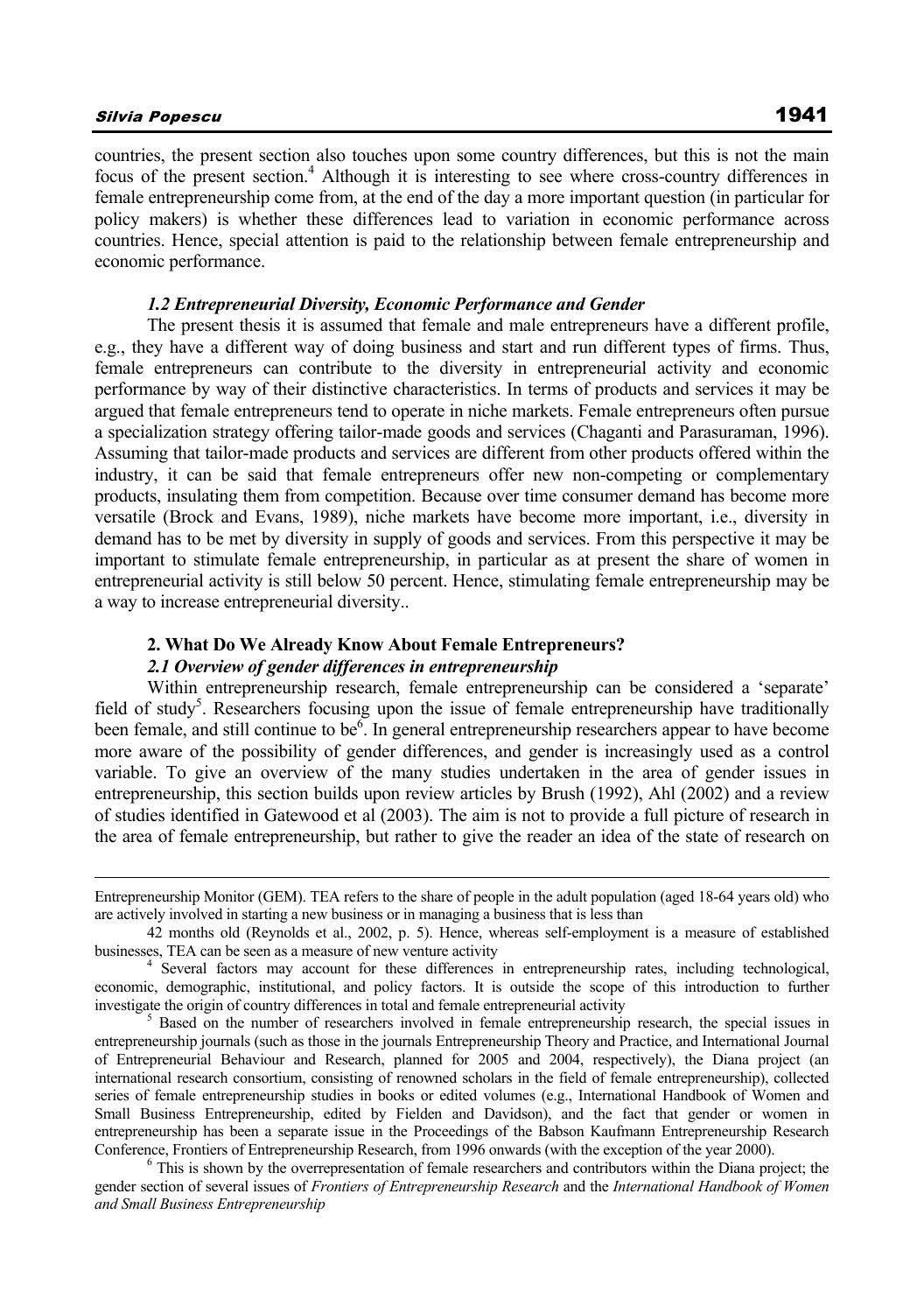gender issues in entrepreneurship. The subject of the present thesis is situated at the intersection of two broad fields of study: entrepreneurship and gender. Research on female entrepreneurship can be structured around different themes. Brush (1992) uses Gartner's (1985) framework distinguishing between four key components of new venture creation: individual, process, organization, environment<sup>7</sup>. Here the same classification is used discussing gender differences with respect to the different subjects within the field of entrepreneurship<sup>8</sup>.

Most studies on female entrepreneurship focus upon the individual, covering topics such as motivations, demographics and background characteristics (such as education and experience). Up to the early 1990s research on female entrepreneurship identified gender differences with respect to individual characteristics. Brush (1992; p. 13) concludes that: "*women business owners are more different from than similar to men in terms of individual level characteristics such as education, occupational experience, motivations, and circumstances of business start-up/acquisition*". However, contemporary research indicates that for a range of individual characteristics (including psychological, attitudinal and personal background factors) there are more similarities than differences between female and male entrepreneurs (e.g., Ahl, 2002). With respect to research intensity, the 'individual' studies are followed by studies on the environment, organization and process of entrepreneurship, respectively (Ahl, 2002)<sup>9</sup>. In particular the number of studies dealing with environmental aspects has increased since the early 1990s. The process of starting up and running a business as well as environmental influences on entrepreneurial activity seem relatively similar for female and male entrepreneurs (e.g., Ahl, 2002). However, in terms of organizational characteristics businesses of women have been found to be more different from than similar to businesses of men. In particular, this is found for sales volumes, management styles, goals, and the acquisition of start-up capital (Brush, 1992). Ahl (2002) finds that the scarce research (usually studies with few observations) focusing upon organization refers to a distinctive (relational) management style of female entrepreneurs as compared to that of male entrepreneurs. The most consistent gender differences are found for firm size and sector, where businesses of women are on average smaller than those of men (whether measured in terms of financial indicators or employees) and with female entrepreneurs being more likely to operate retail or service firms. In addition to studies that fall into one of the categories – individual, organization, environment, and process – there are studies that are more comprehensive, taking into account and covering several aspects at the same time. For example, studies classified as mixed studies include overview articles and articles investigating individual and firm performance<sup>10</sup>. In her review of performance articles, Ahl (2002) argues that the

performance.

 <sup>7</sup>  $\frac{7}{1}$  Gartner's (1985) framework for new venture creation distinguishes between four key components of new venture creation and ownership: *individual* (e.g., demographics, education, experience, psychological characteristics of the entrepreneur), *process* (referring to activities of an entrepreneur, including opportunity recognition, resource accumulation, venture creation and sustenance), *environment* (referring to the interaction between entrepreneur and his/her environment, including availability of resources, government regulation and support, industrial structure, urbanization) and *organization* (referring to firm characteristics, including strategic decision-making, organizational structure, business profile).

 $8$  It should be noted that the use of the components of new venture creation as proposed by Gartner (1985) may not be ideal. The components of new venture creation are by no means exclusive. For instance, the process of new venture creation may not easily be disentangled from the entrepreneur, the organization and its environment (Steyaert, 1995).

<sup>&</sup>lt;sup>9</sup> As Ahl (2002, p. 97, footnote 1) argues: "*the general tendency of focusing on the individual remained, with over half of the papers in this category*". "*The rest were divided about equally between the other three hea* 

<sup>&</sup>lt;sup>10</sup> Because performance may not necessarily be classified as a component of new venture creation, but rather may be considered a consequence of new firm creation, its classification is not straightforward. This may also be the reason why Brush (1992) does not explicitly discuss female entrepreneurship studies from the perspective of performance. Nevertheless, when outlining directions for future research Brush (1992) argues that each of the suggested research areas should be studied also in combination with its effects on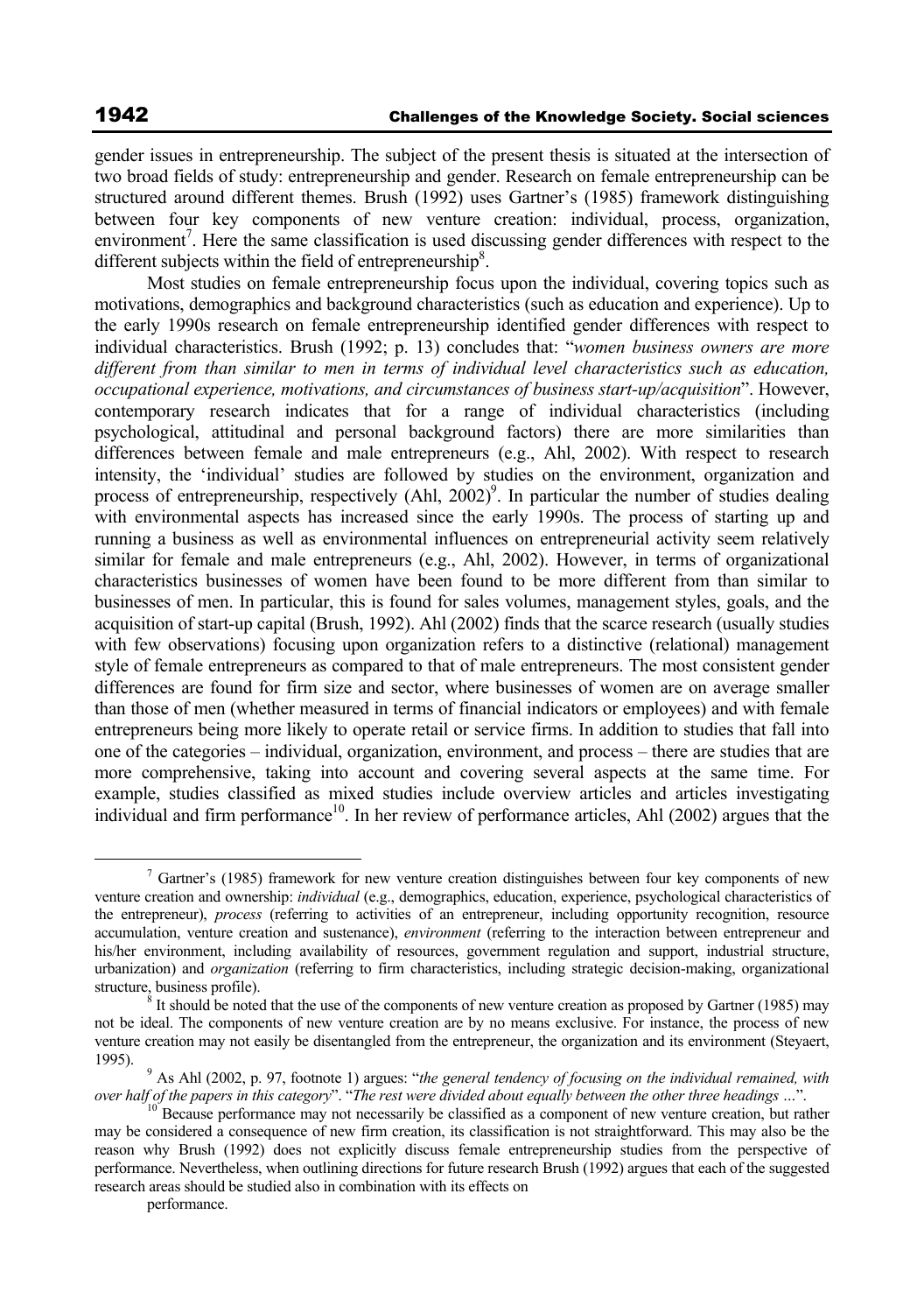topic of firm performance has become more popular in female entrepreneurship studies in the past decade. Until the early 1990s this topic did not receive much attention. Discussing performance differentials between businesses of female and male entrepreneurs, Ahl (2002, p. 108) argues that "*The 'female underperformance hypothesis' …. did not hold when put to rigorous tests accounting for structural factors*". And if preferences are taken into account there appears to be no support for the proposed gender differences in entrepreneurial performance. With respect to the particular subjects dealt with within each of the categories, it can be said that environment studies mostly focus upon resource availability and (to a lesser extent) support structures for female entrepreneurs. The organization studies emphasize business profile characteristics, such as sector, firm size and age. Process studies tend to focus upon the process of new venture creation, including topics such as networking and resource acquisition. In addition, most studies within the area of performance differentials focus upon firm performance. Although individual studies in the area of female entrepreneurship have a broad focus, they tend to focus upon

# *2.2.Perspectives on Gender Differences*

# *2.2.1.Nature versus nurture*

There are two basic schools of thought proposing different reasons for the existence of gender differences (in general): *biological determinism* (referred to as nature) and *differential socialization*  (referred to as nurture), the latter of which has served as input for the social feminist perspective. Biological arguments for gender differences generally draw upon three streams of research, including evolutionary theory, brain research and endocrinological research on sex hormones. The implication of the biological determinism perspective is that because differences between women and men are attributed to their different biological nature, one automatically assumes that the existing societal arrangements between women and men are inevitable, dismantling the need for policy intervention and support structures. Social scientists refute the perspective that innate biological differences lead to behavioral differences which – in turn – construct the social, political and economic environment. They argue that gender inequality in society leads to observable differences in behaviors, attitudes and traits. The differential socialization school of thought assumes that women and men are different because they are taught to be different. In essence both the biological determinism perspective and the socialization view assume that women and men behave differently, and that they are different from each other. Moreover, both streams of thought assume that the differences between men and women are greater and more decisive (and therefore more worthy of study) than the differences within groups of women and men<sup>12</sup>.

#### *2.2.2 Social versus liberal feminism*

The identified gender differences in entrepreneurship research have been explained in different ways, either assuming that women and men are different from each other or that they are in essence the same and the environment causes them to behave in different ways. These perspectives are consistent with the *social* and *liberal* feminist perspective, respectively (Fischer et al., 1993). According to the social feminist perspective gender differences in entrepreneurship are due to differences in early and ongoing socialization. Hence, female and male entrepreneurs are inherently different, giving rise to different ways of viewing the world and, accordingly, different ways in which entrepreneurship is practiced. The liberal feminist perspective argues that in essence women and men are the same and that female entrepreneurs experience more problems or structure their firms in a distinct way (as compared to male entrepreneurs) because they are confronted with unequal access to

<sup>&</sup>lt;sup>11</sup>Ahl (2002) refers to divergent definitions of what constitutes an entrepreneur, heterogeneous samples and inaccurate referral practices <sup>12</sup>Also, these schools of thought assume that gender domination (males over females) is a result of gender

differences (Kimmel, 2000, p. 4).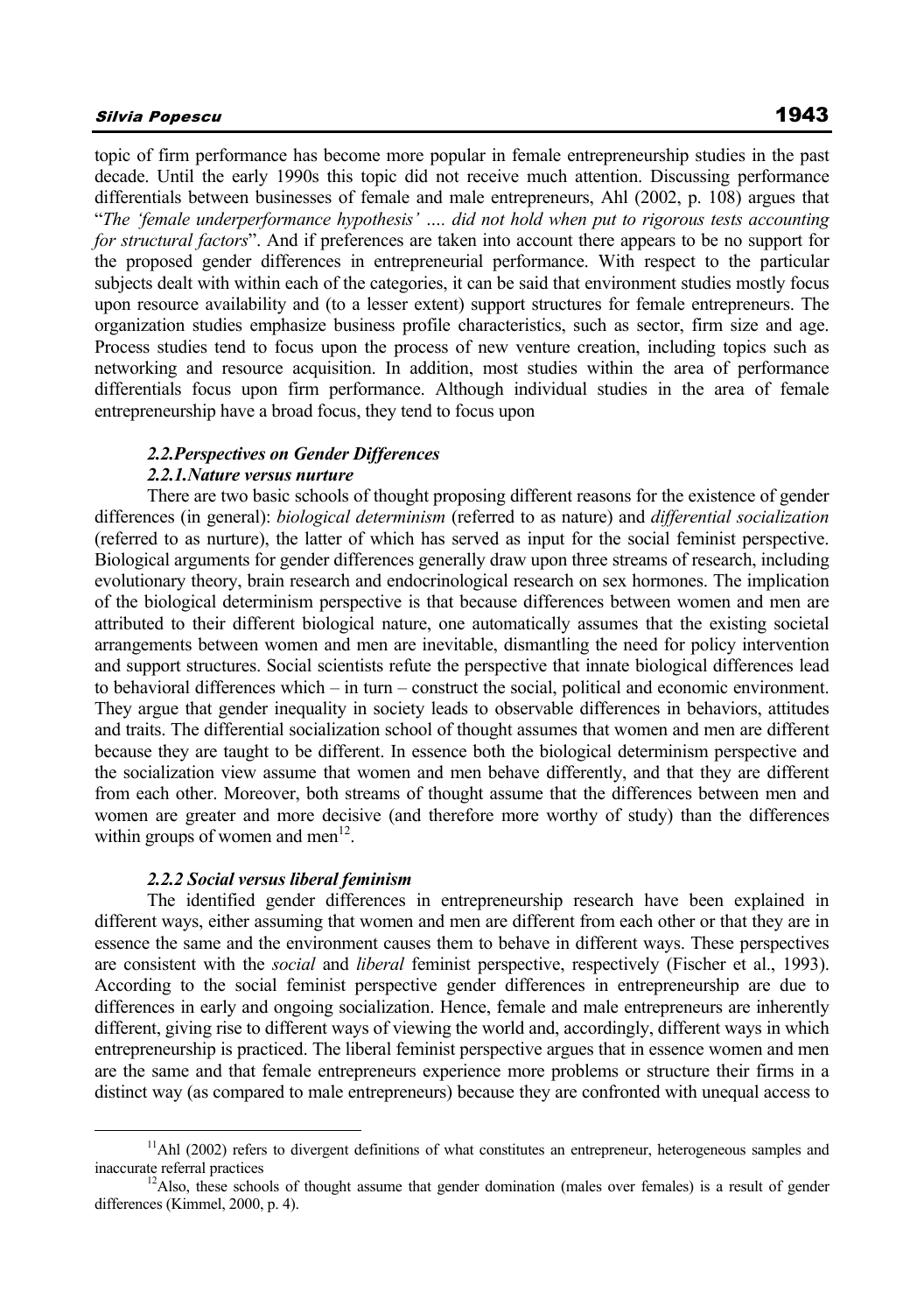resources and gender-based discrimination. To summarize, both perspectives expect female and male entrepreneurs to behave in a different way, either determined by situational differences and/ or barriers (liberal feminism) or by dispositional differences and/or barriers (social feminism). A different way of explaining gender differences in entrepreneurship is by investigating situational factors that are correlated with gender. Female and male entrepreneurs may behave in the same fashion, provided they have the same personal and business profile. For instance, because female entrepreneurs tend to have smaller firms, their firms are characterized by different performance rates and organizational structure. This perspective on studying and explaining gender differences may be more similar to than different from the two perspectives proposed above. Indeed, differences in the personal and business profile of female and male entrepreneurs may be explained by situational or dispositional differences.

#### *2.2.3.Sex versus gender*

Most social and behavioral (i.e., *nurture*) scientists make a distinction between the terms gender and sex, where sex refers to biological aspects and gender refers to the meanings that are attached to these differences between women and men within given a culture. Thus, whereas a person's sex (male or female) is based on physiological characteristics, a person's gender (masculinity or femininity) is based on differences in social experiences (Bem, 1993; Korabik,  $1999$ <sup>13</sup>. Because there is likely to be withinsex variation in experiences, sex may not completely determine a person's gender (Fischer et al., 1993). However, Korabik (1999, p. 12) argues that: "… *although sex and gender are theoretically independent, the sex-linked gender-role socialization that is still commonplace in Western culture means that empirically they are often not*". Therefore, gender is often operationalized by using biological sex as a proxy variable

(i.e., assuming bio-psychological equivalence)<sup>14</sup>. Because biological sex may be confused with a range of other factors (Ridgeway, 1992), it is important to take into account the situational context. As Kimmel (2000, p. 12) argues: "*It turns out that many of the differences between women and men that we observe in our everyday lives are actually not gender differences at all, but differences that are the result of being in different positions or in different arena's*". Most studies investigating gender effects in entrepreneurship take the unidimensional model of gender, assuming bio-psychological equivalence, as a starting point. However, there have been studies taking a bidimensional gender approach to studying entrepreneurship, focusing upon femininity versus masculinity. For example, Watson and Newby (2004) argue that sex roles (masculinity or task focus versus femininity or relationship focus) may be more important in explaining entrepreneurial characteristics. Moreover, White et al. (2003) investigate the relationship between the level of testosterone and entrepreneurial behavior<sup>15</sup>. In these studies gender no longer constitutes a dummy variable but measurement of gender (or masculinity versus femininity) is more complex and diverse. However, using sex as a determinant of gender has the advantage of measurement consistency. In addition, it enables comparison of the studies in the present thesis with the bulk of studies that have been done in the area of gender issues in entrepreneurship. The present thesis focuses upon

<sup>&</sup>lt;sup>13</sup> Hence, whereas biological sex may be seen as an exogenous variable (that is not determined by other factors), gender may be considered an endogenous variable (that is determined by other factors, such as life experiences). <sup>14</sup>This is in line with the unidimensional model of gender, placing masculinity and femininity at opposite sides

of the continuum, where men and masculinity are at one end and women and femininity are at the other end. Biological sex is used as a determinant of psychosocial gender. Bidimensional models of gender – on the other hand – assume that gender consists of two independent dimensions, masculinity and femininity. These dimensions are considered to be independent of biological sex. For a detailed discussion, see Korabik (1999).<br><sup>15</sup> Testosterone may be considered a measure of femininity versus masculinity. Although testosterone levels

tend to be higher for men than for women, this is not necessarily the case. It should be noted that the relationship between level of testosterone and new venture creation was tested using male-only sample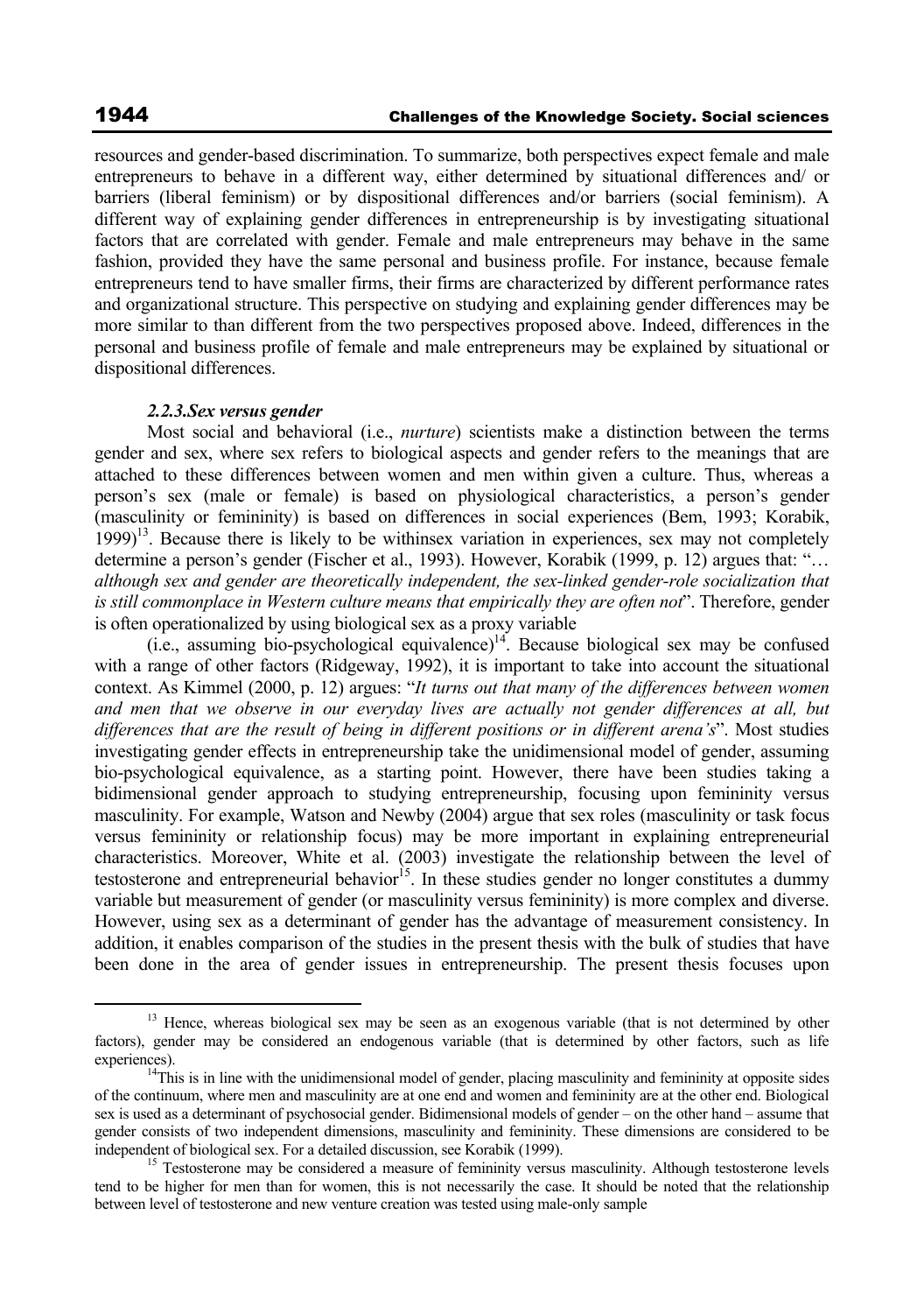differences between female and male entrepreneurs, and does not investigate the influence of femininity (or masculinity) on entrepreneurship. Whereas 'sex' of the entrepreneur is measured, the term 'gender' is used to capture all underlying characteristics and experiences of women and men. To avoid misinterpretation of the results, in this study a distinction is made between *direct* and *indirect* gender effects. Indirect gender effects refer to effects of various economic and social factors with respect to which female and male entrepreneurs differ (e.g., sector, firm size), whereas direct gender effects refer to gender differences that are not due to other factors included as controls in the study. The direct gender effect should be regarded as a residual effect as it may be that there are still other determining factors (correlating with gender) that have not been controlled for. When studying gender issues (in entrepreneurship) it is virtually impossible to control for all

intermediary factors $^{16}$ .

#### **3. Female Entrepreneurship Research**

#### *3.1.Neglected themes*

 Brush (1992) identified areas in need for further research, several areas of which up to date still have received little attention of female entrepreneurship researchers. Knowledge gaps that are due to neglected themes particularly exist with respect to the organization and environment dimension. Although the latter area of research has received more attention in recent years studies within this category have mainly focused upon one aspect, such as resource acquisition and the relationships between banks and female entrepreneurs, rather than focusing upon the complex network of external actors with which female entrepreneurs are confronted. Moreover, in spite of the fact that there have been some studies focusing upon support structures for female entrepreneurs, thus far there has not been a comprehensive overview of macro-level influences on the start-up and or management of businesses by female entrepreneurs. Organization studies have emphasized organization context or business profile factors (e.g., firm size, sector, location) rather than organizational structure factors (e.g., management, goals). The individual dimension has been relatively well studied. Today there still has not been much attention for (self)-perception issues in female entrepreneurship research. With respect to performance studies, most of the research has been performed at the organizational level, while no research has been done investigating the (economic) performance of female entrepreneurs at the country level (Ahl, 2002).

#### *3.2 Research Framework*

The studies within the present thesis focus on different levels of analysis, paying attention to issues at the individual, organizational and environmental level. At the environmental (or macro) level the causes and consequences of female entrepreneurship are discussed. In the present thesis it is assumed that the gender of the entrepreneur influences individual characteristics of the entrepreneur, including demographics (e.g., age, ethnicity); personality, values and attitudes and ability; perception, motivation and goals, and learning; and behavior. For example, women may have specific motivations for starting a business (e.g., combining work and household responsibilities). Although it is argued in the present thesis that women and men may differ with respect to characteristics of their organization, we assume that most of these organizational differences can be related to differences with respect to individual characteristics. The individual characteristics influence organizational characteristics. Organizational characteristics include organizational context variables (e.g., sector, firm size, strategy, location, networks, suppliers and other external parties), organizational structure (e.g., management, firm structure) and organizational performance. Obviously, there will be linkages between organizational context, structure and performance. For example, small firms have a different organizational structure than larger firms. And larger firms are

<sup>&</sup>lt;sup>16</sup> The intermediary factors used in the present study are all based upon a review of the literature.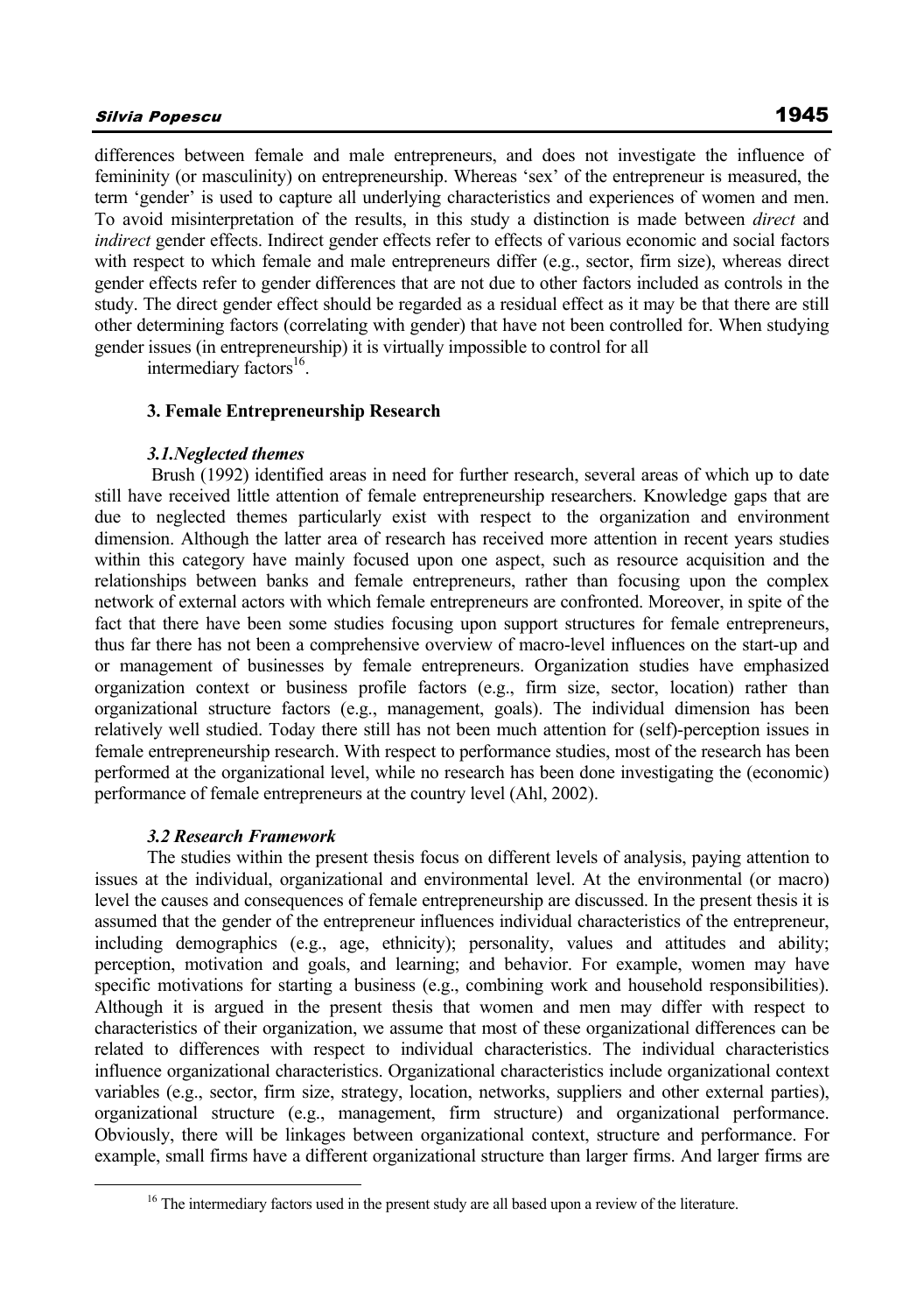more likely to have higher performance in terms of financial indicators, e.g., revenues and profits. In addition, there may be 'feedback' effects from the organizational characteristics to the individual characteristics. For example, the performance of a firm is likely to influence the attitude towards work and the time allocated to the firm. Within this framework and thesis gender is considered to be a source of diversity, as we expect to find differences in individual and organizational characteristics between female and male entrepreneurs. This diversity at the individual and firm level is seen as input for entrepreneurial diversity at the level of the environment (i.e., the macro level).

## *3.3. Social Learning*

From a societal perspective the present study is important for different reasons. The studies in the present thesis show that the observed gender differences in entrepreneurship can largely be explained by way of characteristics of female entrepreneurs and their businesses, rather than (only) by way of gender-related obstacles and discrimination. Creating insight into the origin of gender differences in entrepreneurship leads to more awareness with policy makers of the 'real' underlying factors influencing female and male entrepreneurship, which accordingly can be targeted to stimulate high quality entrepreneurship. In this respect, it is found that the productivity of working hours for female entrepreneurs is lower than that for male entrepreneurs, and this is partly due to lower amounts of human, social and financial capital of female entrepreneurs. These *capital* constraints may be lifted by the government through (better) provision of information and education; enhancing the (general) availability of financial capital for start-ups<sup>17</sup> and stimulating entrepreneurs to join and become members of networks. More knowledge about female entrepreneurship or the origin of gender differences in entrepreneurship may also do away with misconceptions with respect to (the characteristics of) female entrepreneurs and their firms. With respect to the economic importance (or performance) of female entrepreneurship, the profile of the *average* female entrepreneur at the micro does not provide a particularly 'glamorous' picture of women starting and running businesses. This may have its effect on economic performance. However, the present thesis shows that at the country and regional level female entrepreneurship (as measured by the share of women in entrepreneurial activity) is not harmful, but may be positive for economic performance. And although it appears that women tend to be less productive with respect to the time they invest in their firms, this is largely due to indirect gender effects, suggesting that when comparing similar female and male entrepreneurs (with respect to personal and business profile) there is no significant productivity difference. Also, the risk-averse attitude of women is likely to influence the growth patterns of the businesses of women, where women choose to adopt low-or slow-growth strategies because they want to keep control over (the growth of) the business. This cautious approach of women may not only suppress growth of female owned or-led firms, but may also result in fewer bankruptcies of businesses of women (as compared to those of men). Indeed, Blom  $(2003)$  argues that – as compared to men – women in the in the western countries have a better chance of succeeding in business. Although increasingly women start and run businesses in the the western countries and the female share in both self-employment and new venture creation is among the highest rates of all OECD countries, we have seen that on average female-owned firms remain relatively small and show low growth rates. This may be attributed to the choices of women themselves (focusing on quality rather than quantity), but also to socio-cultural values regarding the distribution of household and childcare responsibilities within the household where women still take on the bulk of household responsibilities even if they also work for a living (limiting the time and effort that can be invested in the firm). Indeed, time restrictions may be an important factor explaining the particular profile of the businesses of female entrepreneurs. Emancipation in the western countries is relatively low,

<sup>&</sup>lt;sup>17</sup> Because female entrepreneurs tend to be more risk-averse than male entrepreneurs, the relatively small amounts of financial capital used by female entrepreneurs may be attributable to their own choice rather than a restricted availability of financial capital.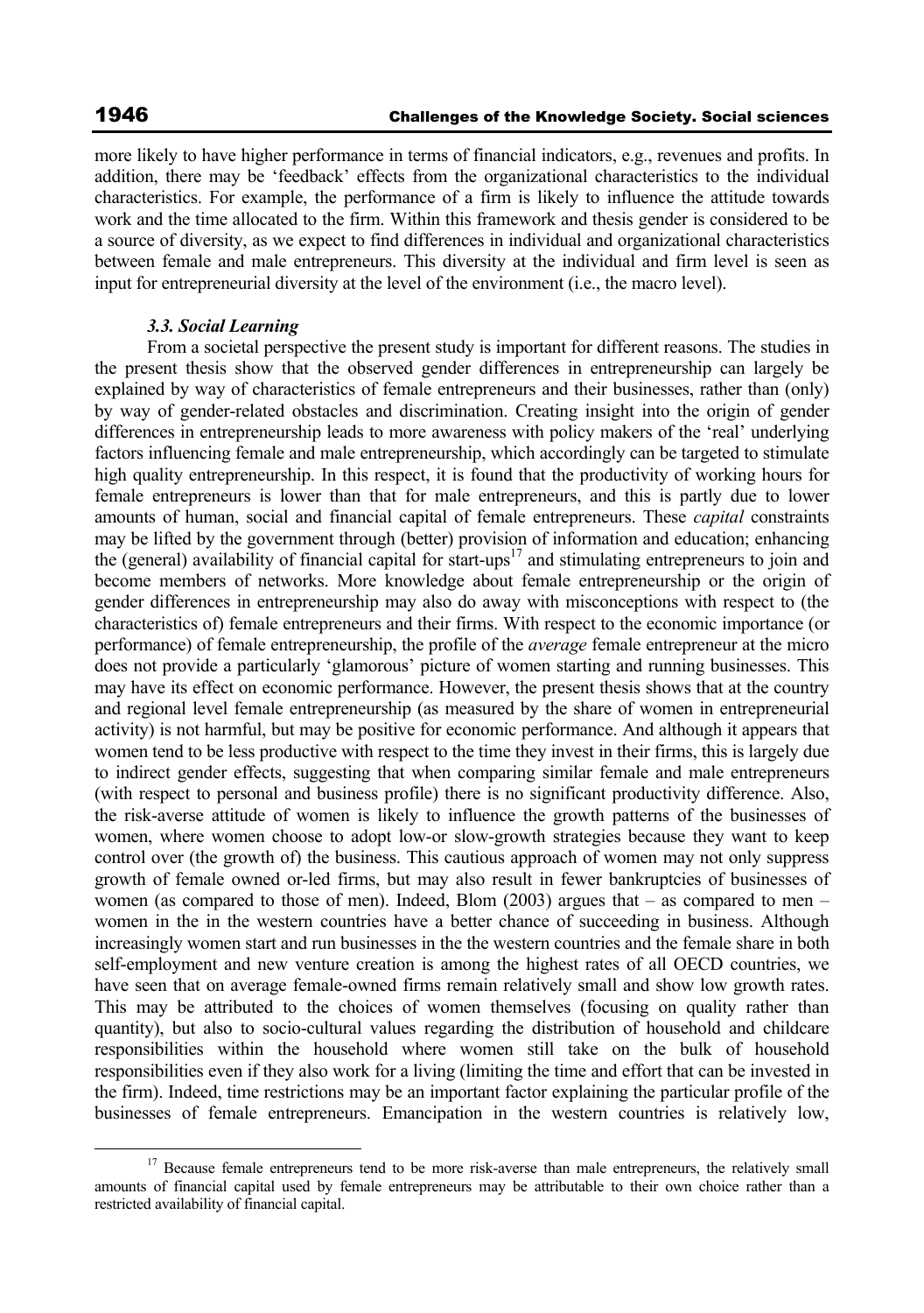hindering the flow of women into the higher executive jobs or positions within organizations.<sup>18</sup> Although this may stimulate women to start up their own firms, enabling them to be more independent and have flexible working hours, it is likely that time restrictions also play a role within the entrepreneurship of women, in particular since self-employment requires higher time investments as compared to wage-employment. To enable women to participate more fully in the labor market and run large and high-growth firms (if they choose to do so), social roles need to change, establishing a more equal distribution of tasks within the household. To establish this it is important that working women are (to some extent) relieved of the pressure of household responsibilities, stimulating the combination of work and private responsibilities by men through providing facilities such as parental leave, part-time work, and childcare (Duyvendak and Stavenuiter, 2004). Although in the western countries there is a generic entrepreneurship policy, not distinguishing between groups of entrepreneurs (Stevenson and Lundström, 2001), and there are no specific measures in place to stimulate female entrepreneurship (Bruins, 2003), this may not be a problem as long as there are measures taken at a more general level, stimulating and facilitating women who want to participate full-time in the labor market either through self-employment or wage-employment.

#### *3.4.Scientific Learning*

From a scientific viewpoint the present thesis creates awareness of the interrelatedness of female entrepreneurship with a range other business and individual factors and helps explain the observed gender differences in entrepreneurship. The present thesis avoids misinterpretation of the results, wrongly attributing differences in entrepreneurship to gender (rather than to other explanatory variables that are correlated with gender), by adding relevant control variables in the analysis to single out direct and indirect gender effects. Accordingly, this study departs from the

viewpoint that it is relevant to study gender differences in entrepreneurship, but that 'pure' gender effects are hard to find. Instead, research should focus upon the explanation of the distinct characteristics of female and male entrepreneurs and their businesses, including as many relevant 'controls' or intermediary variables as possible. Although female entrepreneurship researchers have become more aware of the different ways in which the gender of the entrepreneur can influence entrepreneurial characteristics and behaviors, the present thesis advocates more precision in analyzing gender effects. A distinction can be made between *total*, *direct* and *indirect* gender effects, where total effects are the *average* gender differences that can be observed in practice. If, on average, we do not observe any gender differences, this does not mean that there are no (underlying) gender effects. That the distinction between total, direct and indirect effects is universal, and also applies to other influences than gender, becomes apparent from other studies in the present thesis. Moreover, the distinction between direct and indirect effects has shed light on the underlying reasons for many of the observed gender differences in entrepreneurship. It can be argued that gender is one of the many lenses that can be used for studying the phenomenon of entrepreneurship. By focusing upon one characteristic (i.e., explanatory factor) and its linkages, distinguishing between direct and indirect effects, a better insight can be created in the complex relationships between explanatory factors and their influence on entrepreneurship.

#### *3.5.Pitfalls and Drawbacks of Female Entrepreneurship Research*

An important criticism is that gender studies often overemphasize the focus on gender differences, ignoring similarities. This often results in reporting the results of studies that find significant gender differences, neglecting the discussion of studies where no differences are found .Moreover, findings that indicate that there are no gender differences are sometimes not accepted

<sup>&</sup>lt;sup>18</sup> See Parool, October 16th, 2004, Emancipatie stelt weinig voor [Emancipation is low] by Michiel Couzy. This article refers to research done by Annelies van der Horst at the Universiteit Maastricht.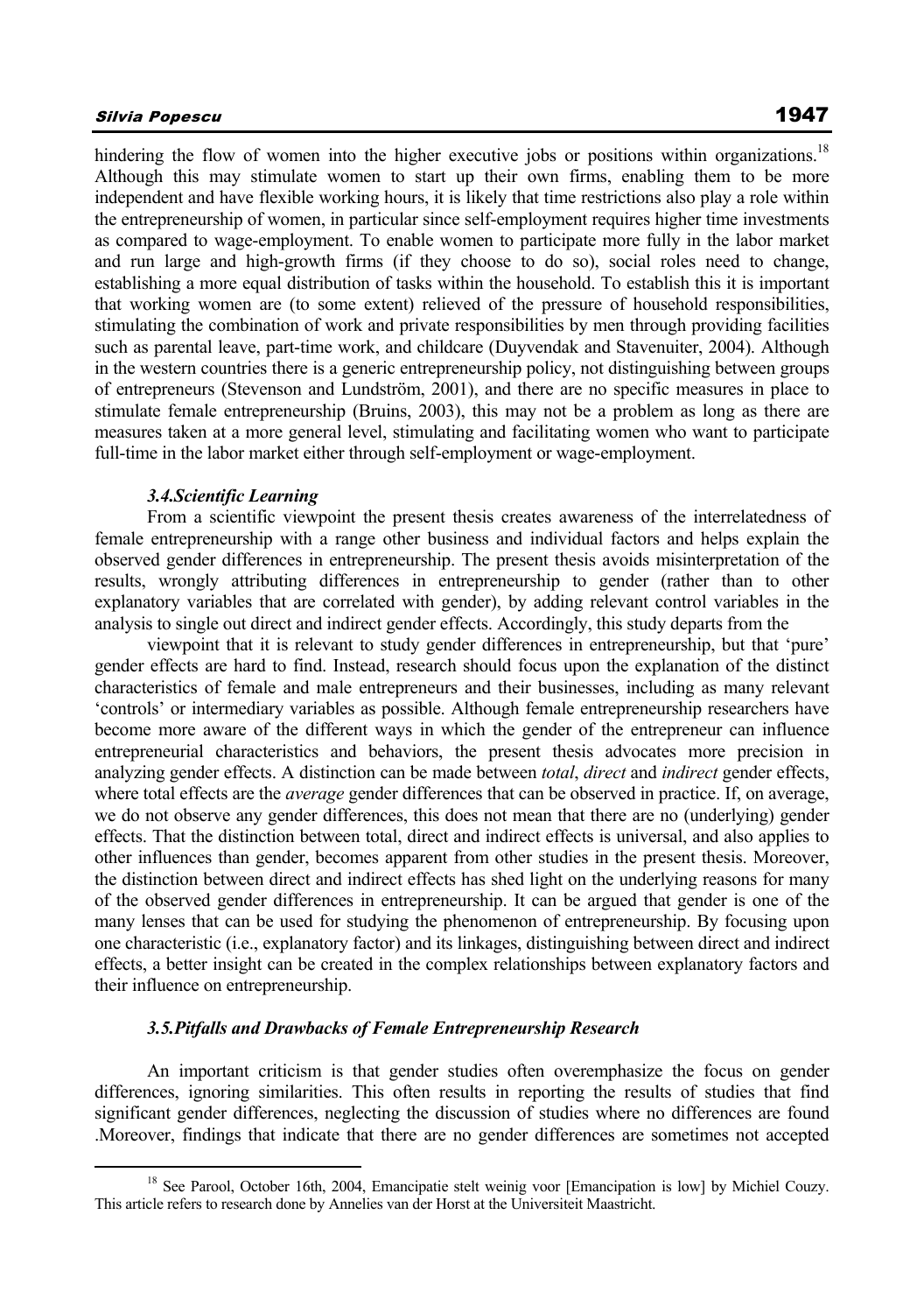(Ahl, 2002). And statistically significant results (e.g., finding gender differences) do not always reflect socially significant results .Hence, if a significant effect of the gender of the entrepreneur is found, it is important that a plausible explanation of this gender effect is provided, possibly through follow-up research. In female entrepreneurship research there is a risk of attaching too much weight to the findings of gender effects. Often, a dummy variable is used and it is easy to find a gender effect, in particular if other (intermediary) factors, correlating with gender, have not been taken into account. Also, gender research may be dictated by stereotype thinking. Women tend to be viewed as less entrepreneurial than men. Entrepreneurship is often associated with male values, such as decisiveness, risk-taking, and competitive. This stereotype thinking may direct female entrepreneurship studies towards anticipated results or interpretation of the results in conformity with gender stereotypes. For instance, because of this stereotype thinking of the entrepreneur as male, female entrepreneurs may be perceived as less entrepreneurial or even less successful. Hypotheses may be formulated and justified based on this stereotype image. A more 'positive' stereotype is that of the women as democratic leaders building relationships rather than managing from a hierarchical perspective. When researching management styles of female and male entrepreneurs, this image of the female entrepreneur as a relationship builder can be very pervasive and can impose itself upon the research(er) even though there has been only limited evidence of this finding in entrepreneurship research.

#### **4 .Conclusions and Future Research Suggestions**

The present thesis shows that female and male entrepreneurs differ significantly with respect to a range of aspects of entrepreneurship. The studies show that there is evidence of gender differences in entrepreneurship both at the macro and the micro level. At the macro level the present thesis shows that there is some evidence of a positive relationship between female entrepreneurship (vis-à-vis male entrepreneurship) and economic performance at both the regional and country level.<sup>19</sup> With respect to the determinants of entrepreneurship at the macro level it is found that the factors influencing female and male entrepreneurship are similar rather than different. Most of the factors that influence entrepreneurship in general, also influence female entrepreneurship. However, differential effects have been found for unemployment and life satisfaction, suggesting that the female *share* in self-employment is influenced by those factors. At the micro level most of the gender differences are attributable to indirect effects, although some evidence has also been found for direct gender effects. Even though most of the micro-level studies find some evidence for the existence of *direct* gender effects, these may be residual effects that exist because it is virtually impossible to take into account all factors that influence entrepreneurship. The present thesis has studied the characteristics of the *average* female entrepreneur, the profile of which has been described in one of the previous paragraphs. However, it may be that new generations operate their businesses in a different way than older generations of female entrepreneurs. It is therefore interesting to investigate the (differences in) profile of younger and older female entrepreneurs. In general, the

information on female entrepreneurship can be enriched by investigating different types of female entrepreneurs in addition to the average female entrepreneur. For example, part-time versus full-time female entrepreneurs; married versus single female entrepreneurs; female entrepreneurs with and without children; and women running service versus production firms. Distinguishing between different types of female entrepreneurs also enables the comparison with male entrepreneurs in similar circumstances. Furthermore, this thesis has studied gender diversity in entrepreneurship in terms of individual and business characteristics. Most of the studies deal with business structuring and the input side of the business, focusing upon time investments, financial structure, (human

<sup>&</sup>lt;sup>19</sup> However, the exercises do not take into account a range of other factors influencing economic performance. In particular, the share of the service sector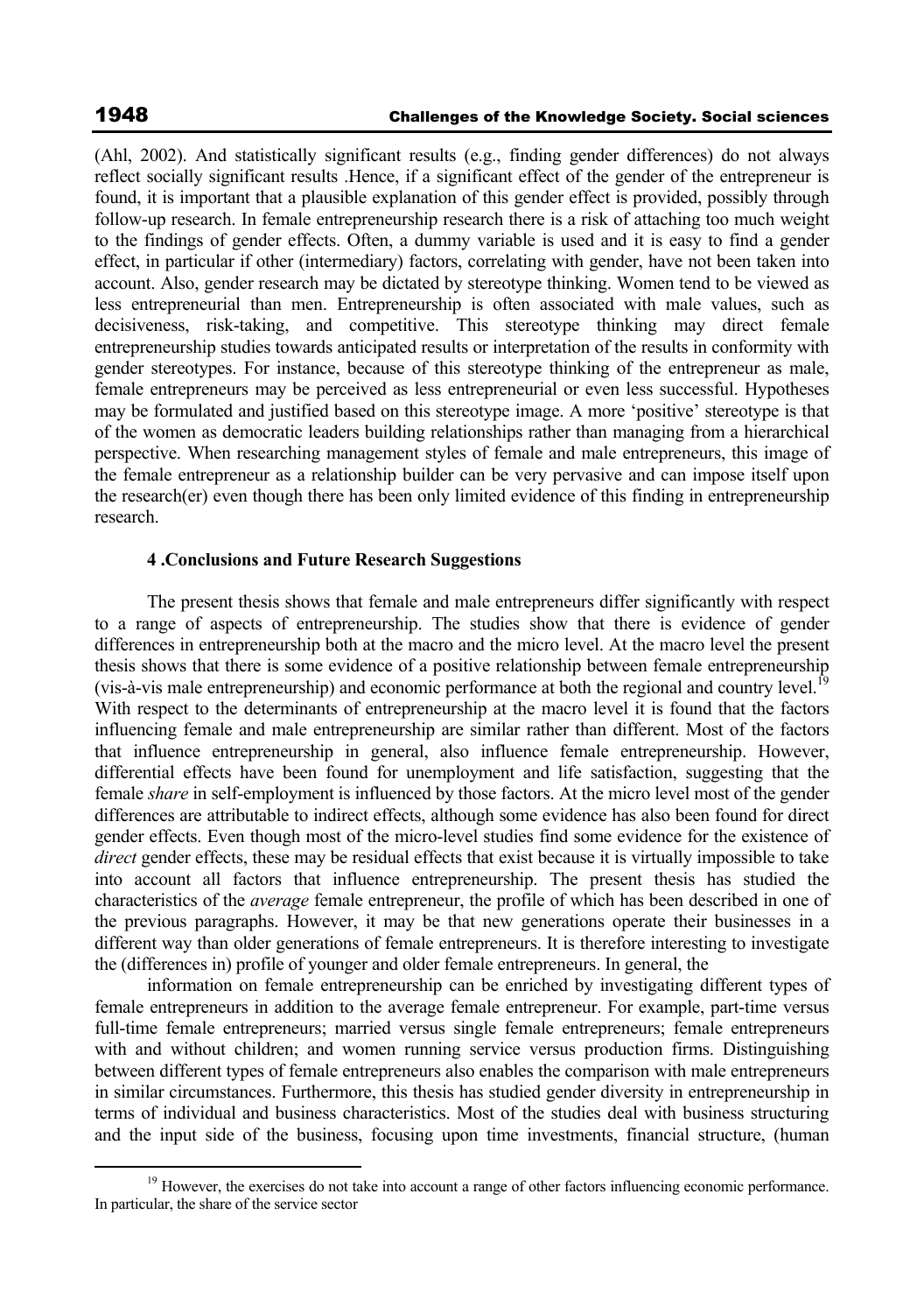resource) management, and organizational structure. The output side has not been investigated and, although there have been several studies investigating performance differentials between businesses of women and men, there is still need for further research. First, research should explore the type of output female entrepreneurs produce and the extent to which these are unique and contribute to entrepreneurial diversity. For example, because female entrepreneurs tend to pursue combinations of goals, they may also be more likely to engage in social entrepreneurship. Second, we have seen that businesses of women tend to be small, and are less likely to experience growth. Arguing that female entrepreneurship is important for economic performance thus seems a paradox. Future research may be able to unravel this paradox by focusing both upon the quantitative and qualitative contribution of (female) entrepreneurs. To summarize, the relations between female entrepreneurship, entrepreneurial diversity and economic performance should be further explored in empirical studies<sup>20</sup>. Measurement issues are crucial here as female entrepreneurship can be measured in different ways .If the aim is to investigate the link between entrepreneurial diversity and economic performance, researchers should take the female share in entrepreneurial activity (as a measure of entrepreneurial diversity) as a starting point. Using female entrepreneurial activity rates (measured vis-à-vis the labor force) is likely to only establish a link between entrepreneurial activity and economic performance, as countries with relatively high total entrepreneurial activity rates also tend to be characterized by relatively high female entrepreneurial activity rates. Finally, future research on gender issues in entrepreneurship should explore different ways of approaching and measuring gender. In the present thesis gender is measured by way of biological sex. In this way sex and gender coincide. However, since some

women may be more masculine than some men (and vice-versa), it is important to also explore other ways of measuring gender, investigating the *degree* of gender and using a continuous variable rather than a dummy variable (i.e., male versus female). As the feminization of society advances and it does not pass over men, studying masculinity versus femininity in the arena of entrepreneurship may be a fruitful alternative and/or complement to studying differences between female and male entrepreneurs in the future.

### **References**

- 1.Ahl, H.J., *The making of the female entrepreneur, A discourse analysis of research texts on women's entrepreneurship,* (JIBS Dissertation Series 015, Jönköping University, 2002).
- 2.Bem, D.J*., Self-perception theory,* in: Berkowitz, L. (Ed.), (Advances in Experimental Social Psychology 6, 1972).
- 3.Bem, S.L., *The measurement of psychological androgyny,(*Journal of Consulting and Clinical Psychology 42, 1974)
- 4.Blom, R.J., *Vrouw in Zaken* [*Woman in Business*],( Amsterdam: Uitgeverij Bert Bakker, 2003).
- 5.Brock, W.A. and D.S. Evans, *Small business economics*, (Small Business Economics 1, 1989).
- 6.Bruins, A., *Stimulating female entrepreneurship*, (Mini-rapportage: M200307, Zoetermeer: EIM Business and Policy Research. 2003).
- 7.Brush, C.G., *Research on women business owners: past trends, a new perspective and future directions,* (Entrepreneurship: Theory and Practice 16 (4), 1992).
- 8.Brush, C.G. and R.D. Hisrich, *Women-owned businesses: why do they matter?,* in: Z.J. Acs, *Are small firms important? Their role and impact*, (U.S. Small Business Administration, Kluwer Academic Publishers, 1999).
- 9.Carrier, C., *Intrapreneurship in small businesses: an exploratory study*, (Entrepreneurship Theory and Practice 21 (1), 1996).

<sup>&</sup>lt;sup>20</sup> Gender diversity may be just one source of entrepreneurial diversity and advocating entrepreneurial diversity may also imply stimulating other groups of people such as ethnic groups and young people to become entrepreneurs.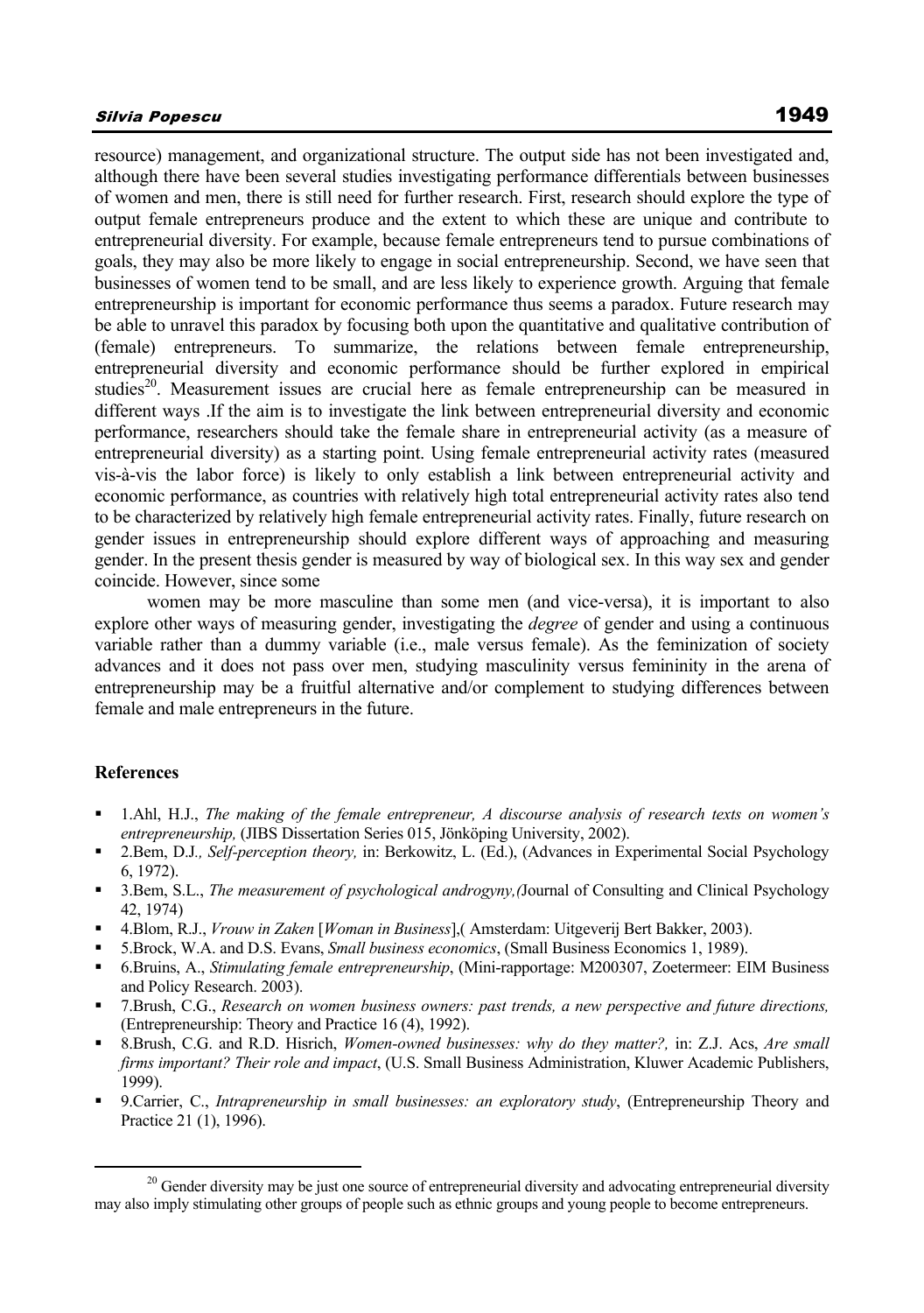- 10.Chaganti, R., *Management in women-owned enterprises*, (Journal of Small Business Management 24 (4), 1986).
- 11.Chaganti, R. and S. Parasuraman, *A study of the impacts of gender on business performance and management patterns in small businesses,(* Entrepreneurship: Theory and Practice, Winter 1996).
- 12.Duyvendak, J.W. and M.M.J. Stavenuiter, *Working Fathers, Caring Men; Reconciliation of Working Life and Family Life*,( The Hague/Utrecht: Ministry of Social Affairs and Employment Department for the Coordination of Emancipation Policy and Verwey-Jonker Institute, 2004).
- 13.European Commission, *Good practices in the Promotion of Female Entrepreneurship; Examples from Europe and Other OECD Countries*, (Brussels: 2002).
- 14.Fischer, E.M., Reuber, A.R. and L.S. Dyke, *A theoretical overview and extension of research on sex, gender and entrepreneurship,* (Journal of Business Venturing 8 (2), 1993 ) .
- 15.Fischer, M.L. and H. Gleijm, , *The gender gap in management: a challenging affair*, (Industrial and Commercial Training 24 (4), 1992).
- 16.Gartner, W.B., *"Who is an entrepreneur?" is the wrong question*, (Entrepreneurship Theory and Practice 13 (4), 1989).
- 17. Gartner, W.B., *A conceptual framework for describing the phenomenon of new venture creation*, (Academy of Management Review 10 (4), 1985).
- 18.Gartner, W.B., Mitchell, T.R. and K.H. Vesper, *A taxonomy of new business ventures, (*Journal of Business Venturing 4 (3), 1989).
- 19.Gartner, W.B., *What are we talking about when we talk about entrepreneurship?,* (Journal of Business Venturing 5 (1), 1990).
- 20.Gatewood, E.J., Carter, N.M., Brush, C.G., Greene, P.G. and M.M. Hart, *Women Entrepreneurs, Their Ventures, and the Venture Capital Industry: An Annotated Bibliography*,( Stockholm: ESBRI ,2003).
- 21.Kimmel, M.S., *The Gendered Society*, (New York/Oxford: Oxford University Press, 2004).
- 22.Korabik, K., *Sex and gender in the new millennium,* in: G.N Powell (ed.), *Handbook of Gender and Work,* (Thousand Oaks, CA: Sage Publications, 1999).
- 23.Lohman, H., *Self-employed or employee, full-time or part-time? Gender differences in the determinants and conditions for self-employment in Europe and the United States*, (Arbeitspapiere, Mannheimer Zentrum für Europäische Sozialforschung. 2001).
- 24.Moore, D.P., *An examination of present research on the female entrepreneur suggested research strategies for the 1990s*, (Journal of Business Ethics 9 (4/5), 1990).
- 25.OECD, *OECD Employment Outlook*, J*u*ne 2001,( Paris: OECD ,2001).
- 26.OECD, *OECD Employment Outlook*, July,( Paris: OECD, 2002)
- 27.OECD, *Trends and Recent Developments in Foreign Direct Investment*, (Paris: 2003)
- 28.Stevenson, L. and A. Lundström, *Patterns and Trends in Entrepreneurship/SME Policy and Practice in Ten Economies* – (volume 3 of the Entrepreneurship Policy for the Future Series, Örebro: Swedish Foundation for Small Business Research (FSF), 2001).
- 29. Verheul, I., *Commitment or control? Human resource management in female and male-led businesses*, (EIM Scales Paper N200402, Zoetermeer: EIM Business and Policy Research, 2004).
- 30.Verheul, I. and A.R. Thurik, , *Start-up capital: Does gender matter?,* (Small Business Economics 16 (4), 2001).
- 31.Verheul, I., Risseeuw, P.A. and G. Bartelse, *Gender differences in strategy and human resource management: the case of Dutch real estate brokerage,* (International Small Business Journal 20 (4), 2002).
- 32. Verheul, I., Wennekers, S., Audretsch, D. and R. Thurik, *An eclectic theory of entrepreneurship: policies, institutions and culture,* (in: D.B. Audretsch, A.R. Thurik, 2002).
- 33.Verheul, I., Van Stel, A.J. and A.R. Thurik, *Explaining female and male entrepreneurship across 29 countries, Max Planck Paper on Entrepreneurship,* (Growth and Public Policy 08-2004, Jena, Germany: Max Planck Institute for Research into Economic Systems, 2004).
- 34. Verheul, I., Uhlaner, L.M. and A.R. Thurik, *Business accomplishments, gender and entrepreneurial selfimage*, (Journal of Business Venturing 20 (4), 2005).
- 35. Verheul, I., Carree, M.A. and A.R. Thurik, *Allocation and productivity of time in new ventures of female and male entrepreneurs,* (EIM Scales paper N200411, 2004).
- 36. Watson, J., *Comparing the performance of male- and female-controlled businesses: relating outputs to inputs,* (Entrepreneurship Theory and Practice 26 (3), 2002).